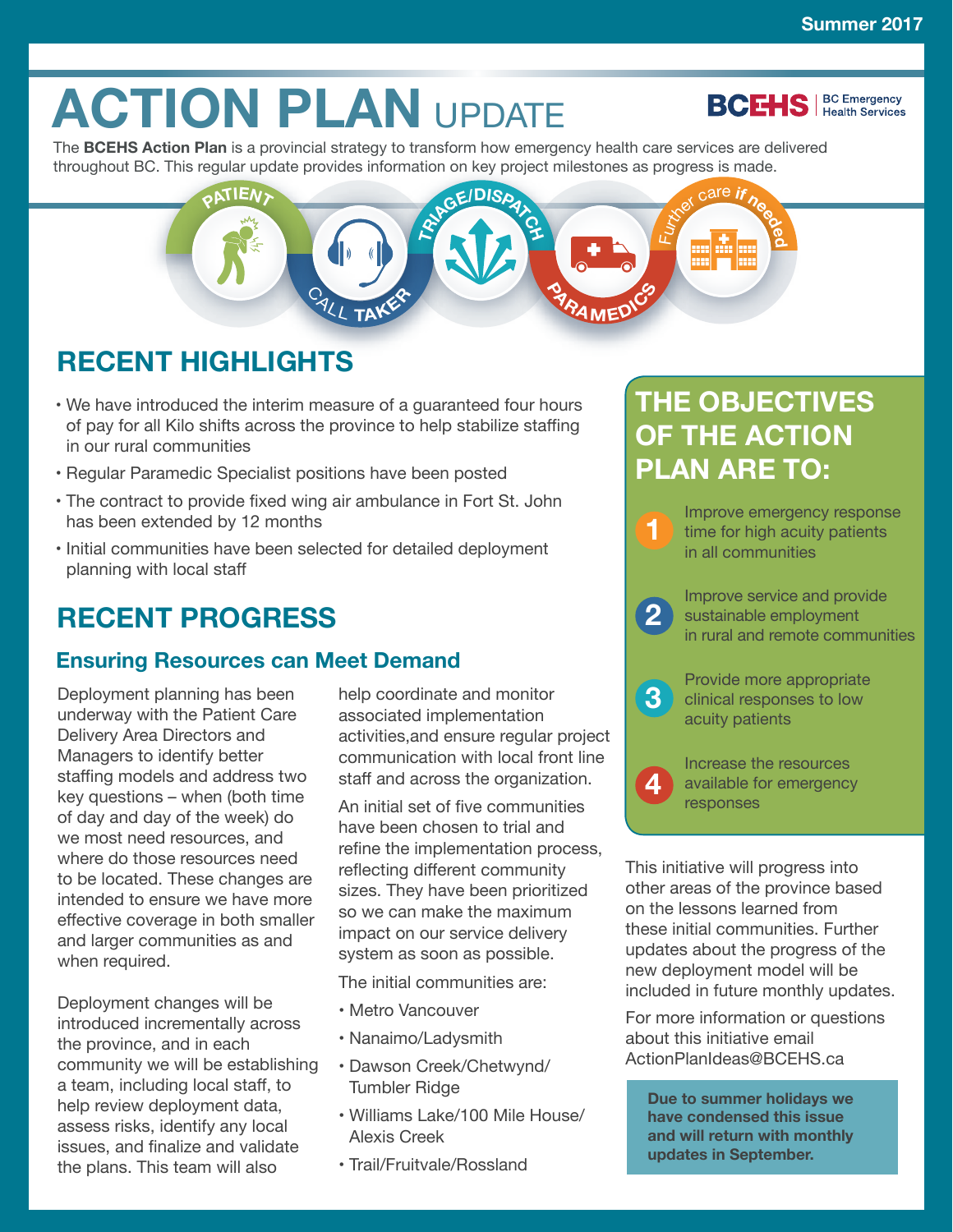

#### **Stabilizing Staffing in Rural Communities**

Effective July 1, 2017 BCEHS implemented a four-hour supplementary Kilo pay to all Kilo paramedic shifts across the province that do not receive a call-out during the shift. This interim measure provides more stability for on-call staff by providing a guaranteed income for each shift. The measure is intended to provide more consistent staffing levels in smaller stations and support emergency coverage in rural and remote areas of BC.

As part of the BCEHS Action Plan we are also developing a new sustainable employment model for rural and remote stations, which will include the introduction of more full-time and regular parttime positions as well as changes to how resources are deployed throughout the province.

#### **Community Paramedicine Update**

Community paramedicine is a foundational element of the Action Plan, improving access to health care and helping to stabilize paramedic staffing in rural and remote communities. The program rollout is well underway, with an initial 76 communities selected in Northern BC, the Interior and Vancouver Island, as well as six communities in the Vancouver Coastal region and one in the Upper Fraser area. As of early July, 81 community paramedics have been hired into 61 communities. The balance of these positions will be providing services in their communities by the end of 2017.

For more information visit go to bcehs.ca and click on Our Services or email CommunityParamedicine@bcehs.ca

#### **Managing Low Acuity 911 Calls**

An important part of the BCEHS Action Plan is to transform our business from an organization where "one response fits all" for our patients into one that offers alternative options, providing patients with the right care at the right time in the right location. To provide this expanded support, BCEHS is integrating health care professionals into our dispatch functions.

As a result of these changes, BCEHS has launched a project focusing on identifying alternative ways to respond to low acuity 911 calls. The project introduces a secondary clinical triage function to dispatch. Based on the existing practice for low acuity, or "Omega" calls, we are looking to expand our partnership with HealthLink BC to support the secondary triage of a broader range of low acuity (Alpha) calls. We receive approximately 140,000 Alpha calls each year and our initial assessment of exclusion criteria and patient safety suggests more than half of these could be safely passed to HealthLinkBC. We are looking to support HealthLinkBC nurses to direct callers to the appropriate level of care, which may include sending clients alternate transport options or information on self-care.

For more information about this project, please contact ActionPlanIdeas@BCEHS.ca